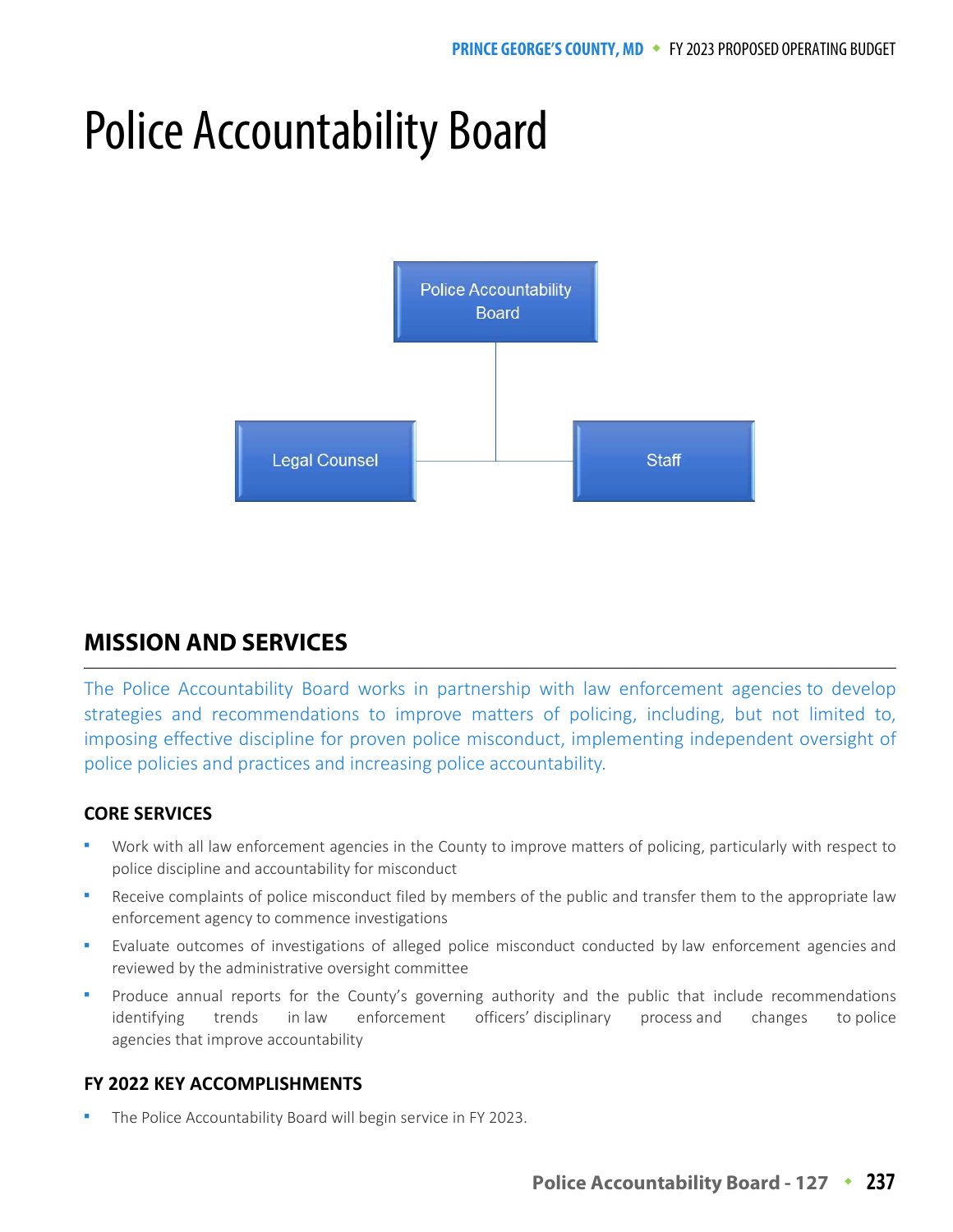## **STRATEGIC FOCUS AND INITIATIVES FOR FY 2023**

The board's top priorities in FY 2023 are:

- Collaborate regularly with law enforcement agency heads to examine policing among agencies and make recommendations for improvement.
- **IMPROVE POLICE RESPONSIVENESS TO public complaints of misconduct.**
- **IMPROVE OVER ALCOUNTED ACCOUNTED FOR A LIM**
- Keep the public informed on matters related to police misconduct.

## **FY 2023 BUDGET SUMMARY**

The FY 2023 proposed budget for the Police Accountability Board is \$499,400, an increase of \$499,400 or 100% over the FY 2022 approved budget.

#### **Expenditures by Fund Type**

|                     | <b>FY 2021 Actual</b> |         | FY 2022 Budget |         | FY 2022 Estimate |         | FY 2023 Proposed |         |
|---------------------|-----------------------|---------|----------------|---------|------------------|---------|------------------|---------|
| <b>Fund Types</b>   | Amount                | % Total | Amount         | % Total | Amount           | % Total | Amount           | % Total |
| <b>General Fund</b> |                       |         |                |         |                  |         | \$499,400        | 100.0%  |
| <b>Total</b>        |                       |         |                |         |                  |         | \$499,400        | 100.0%  |

### **Reconciliation from Prior Year**

|                                                                                                                                                                                                                                     | <b>Expenditures</b> |
|-------------------------------------------------------------------------------------------------------------------------------------------------------------------------------------------------------------------------------------|---------------------|
| <b>FY 2022 Approved Budget</b>                                                                                                                                                                                                      |                     |
| Add: Compensation - New Positions - The transfer of the Administrative Specialist 1G and Administrative Aide 1G<br>positions from the Citizen Complaint Oversight Panel and the creation of one new Community Developer 1G position | \$241,000           |
| <b>Add: Operating</b> — New contract for legal services and panel stipends                                                                                                                                                          | 104,000             |
| <b>Add: Fringe Benefits</b> — Aligns with the fringe benefit rate of 35.9% to align with anticipated costs                                                                                                                          | 86,600              |
| Add: Operating: Technology Cost Allocation - Aligns with OIT costs based on anticipated countywide costs for<br>technology                                                                                                          | 54,700              |
| Add: Operating — Net operating costs to support operations - telephone, printing, training, membership fees and general<br>office supplies                                                                                          | 13,100              |
| <b>FY 2023 Proposed Budget</b>                                                                                                                                                                                                      | \$499,400           |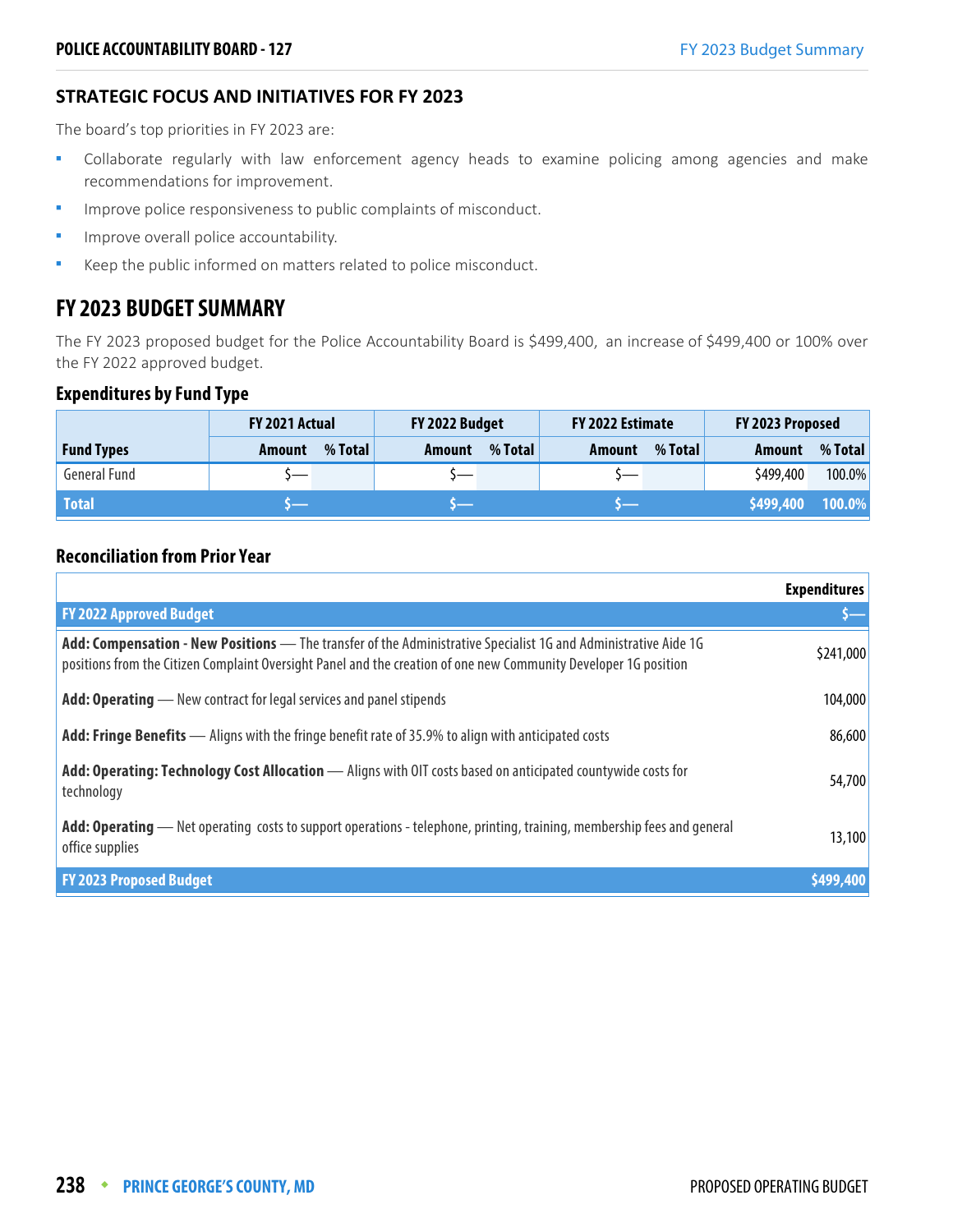## **STAFF AND BUDGET RESOURCES**

| Authorized<br><b>Positions</b> | FY 2021<br><b>Budget</b> | FY 2022<br><b>Budget</b> | FY 2023<br>Proposed | Change<br>FY22-FY23 |
|--------------------------------|--------------------------|--------------------------|---------------------|---------------------|
| <b>General Fund</b>            |                          |                          |                     |                     |
| Full Time - Civilian           | O                        | U                        | 3                   | 3                   |
| Full Time - Sworn              | O                        | O                        | O                   | U                   |
| Subtotal - FT                  | U                        | $\left( \right)$         | 3                   | 3                   |
| Part Time                      | $\Omega$                 | 0                        | U                   | Λ                   |
| <b>Limited Term</b>            | U                        |                          | U                   | 0                   |
| <b>TOTAL</b>                   |                          |                          |                     |                     |
| Full Time - Civilian           | $\Omega$                 | U                        | 3                   | 3                   |
|                                |                          |                          |                     |                     |
| Full Time - Sworn              | U                        | 0                        | U                   | ( )                 |
| Subtotal - FT                  | U                        | 0                        | 3                   | 3                   |
| Part Time                      | 0                        |                          | Λ                   | Λ                   |
| <b>Limited Term</b>            |                          |                          |                     |                     |

|                                  | FY 2023      |              |                 |  |
|----------------------------------|--------------|--------------|-----------------|--|
| Positions By Classification      | Full<br>Time | Part<br>Time | Limited<br>Term |  |
| <b>Administrative Specialist</b> |              |              |                 |  |
| Administrative Aide              |              |              |                 |  |
| <b>Community Developer</b>       |              |              |                 |  |
| TOTAL                            |              |              |                 |  |